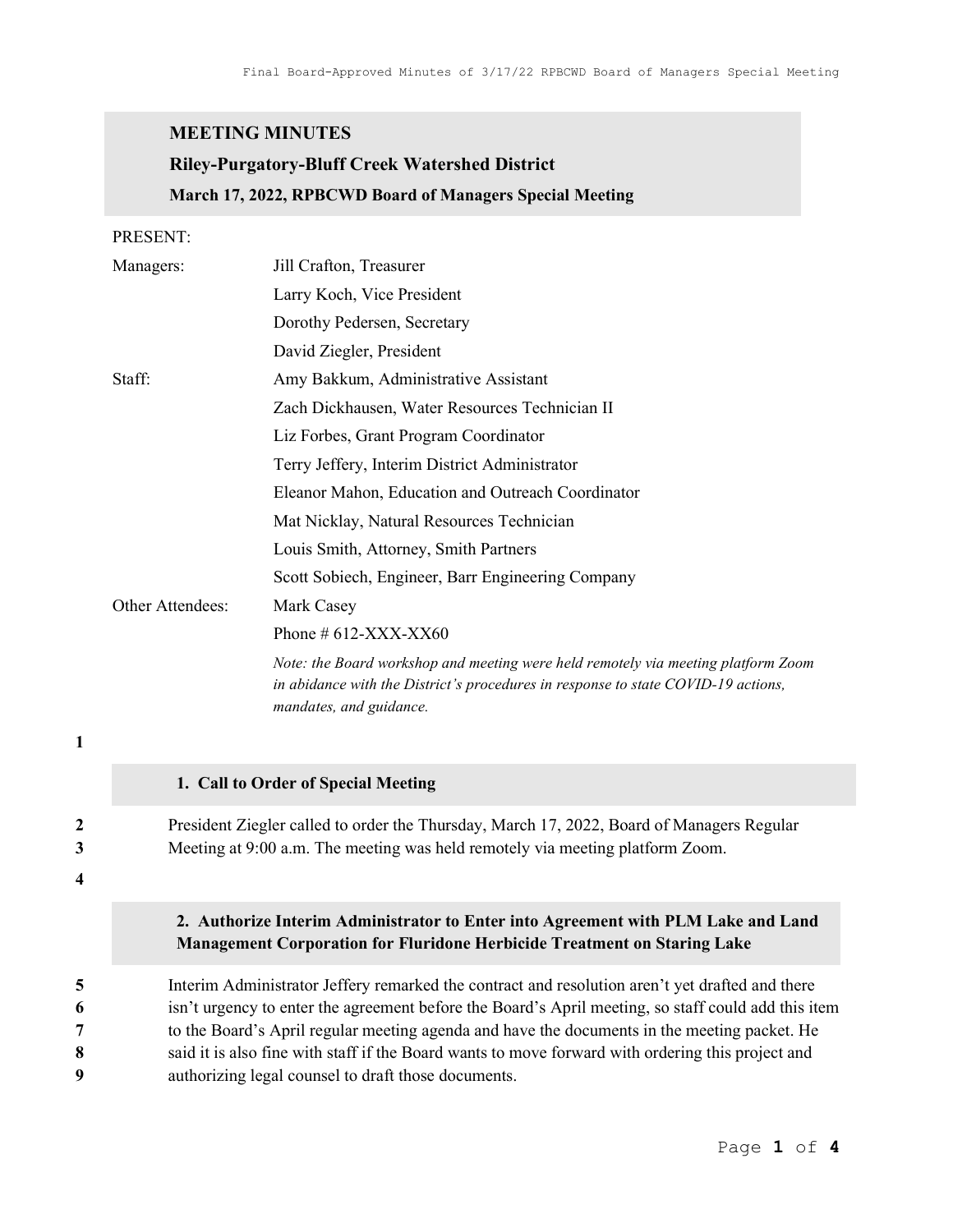Manager Koch said he doesn't like to approve things before seeing the contract. Manager Koch 11 moved to table this item until the Board's April  $4<sup>th</sup>$  meeting and to direct staff to include in the Board meeting packet the contract and relevant project information, such as the project presentation and details on where the project is identified in the District's 10-Year Plan, work plan, and budget. Manager Pedersen seconded the motion.

15 Upon a roll call, the motion carried 4-0 as follows:

16

| Manager  | Action |
|----------|--------|
| Crafton  | Aye    |
| Koch     | Aye    |
| Pedersen | Aye    |
| Ziegler  | Aye    |

17

## 3. Approve District Administrator Position Profile

18 President Ziegler commented that Manager Koch shared some suggested changes to the draft 19 Resolution 22-36. President Ziegler said he isn't sure if Legal Counsel or the other managers had 20 seen Manager Koch's suggestions yet. Manager Crafton said she has not.

21 Manager Koch provided suggested additions to the District Administrator position profile and 22 explained his proposed revisions to the draft resolution. Manger Pedersen remarked on Manager 23 Koch's proposed changes, noting many she would accept but not the changes that seem to imply 24 this position has no authority of its own. She provided her feedback on the position description, 25 including commenting on the photos. Manager Pedersen said she doesn't want to lose track of the 26 timeline.

- 27 Manager Crafton agreed that the Board voted to approve the timeline, so the Board should adhere 28 to it. Manager Koch responded about the importance of the selection of the District 29 Administrator, meaning it's important for the Board to take the time needed. Manager Koch 30 recommended tabling this item until a date the Board sets for next week, so everyone can look at
- 31 the suggestion changes to the position description and draft resolution 22-36.
- 32 Manager Koch moved to table this item until March  $24<sup>th</sup>$ . Mr. Casey said he is looking for 33 consensus as to what revisions the entire Board wants included in the next draft or does the Board 34 want all of Manager Koch's revisions included in the next draft. The managers agreed that Mr. 35 Casey should update the position description to reflect all the comments managers provided and 36 then send the revision version to the managers. Manager Koch accepted that as a friendly 37 amendment. The managers agreed to set the meeting continuation for March  $24<sup>th</sup>$  at 11 a.m.
- 38 Manager Koch accepted that as a friendly amendment to his motion. Manager Pedersen seconded
- 39 the motion. Upon a roll call vote, the motion carried 4-0 as follows: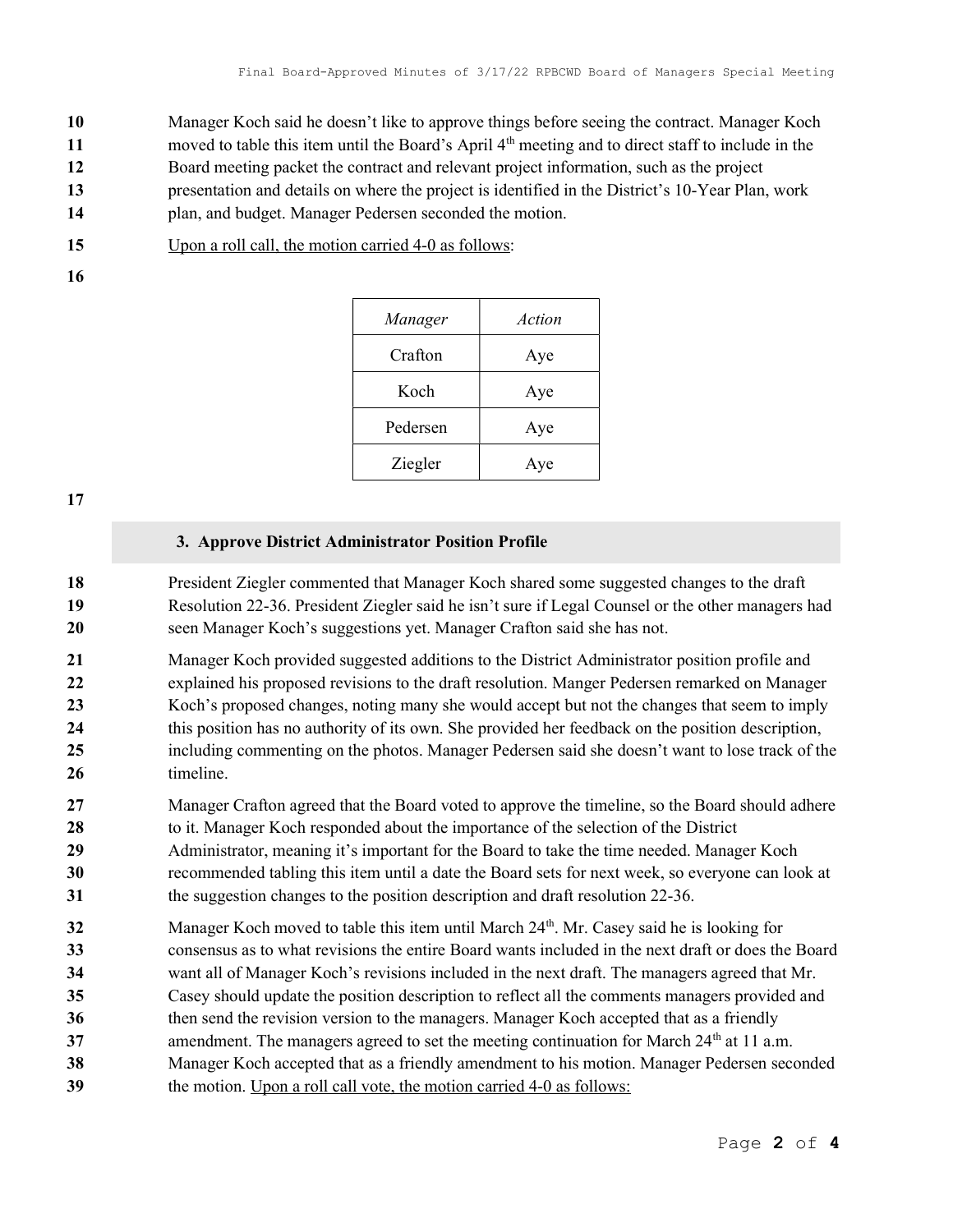| Manager  | Action |
|----------|--------|
| Crafton  | Aye    |
| Koch     | Aye    |
| Pedersen | Aye    |
| Ziegler  | Ave    |

#### 42

43 Mr. Casey talked about the impacts to the timeline and asked if the managers want to shorten the 44 recruitment period by a week in order to make the May  $4<sup>th</sup>$  date or hold a special Board meeting 45 the second week in May to avoid shortening the recruitment period. The Board discussed the two

46 options.

47 Manager Koch moved to amend the timeline to push all milestones back one week. Manager

48 Pedersen seconded the motion. Upon a roll call vote, the motion carried 4-0 as follows:

49

| Manager  | Action |
|----------|--------|
| Crafton  | Aye    |
| Koch     | Aye    |
| Pedersen | Aye    |
| Ziegler  | Aye    |

### 50

Manager Pedersen requested Mr. Casey send the managers the updated timeline when it is ready. He said he will do so. Attorney Smith stated the Board's action indicates the Board will hold a 53 special meeting one week later than the Board's regular meeting scheduled for May 4<sup>th</sup>. He noted the Board's regular meeting time is 7 p.m.

55

## 4. Interim Administrator Performance Evaluation

56 Manager Koch moved to enter into closed session for the purpose of conducting the 57 performance evaluation of the Interim District Administrator. Manager Pedersen seconded the 58 motion.. Upon a roll call vote, the motion carried 4-0 as follows:

59